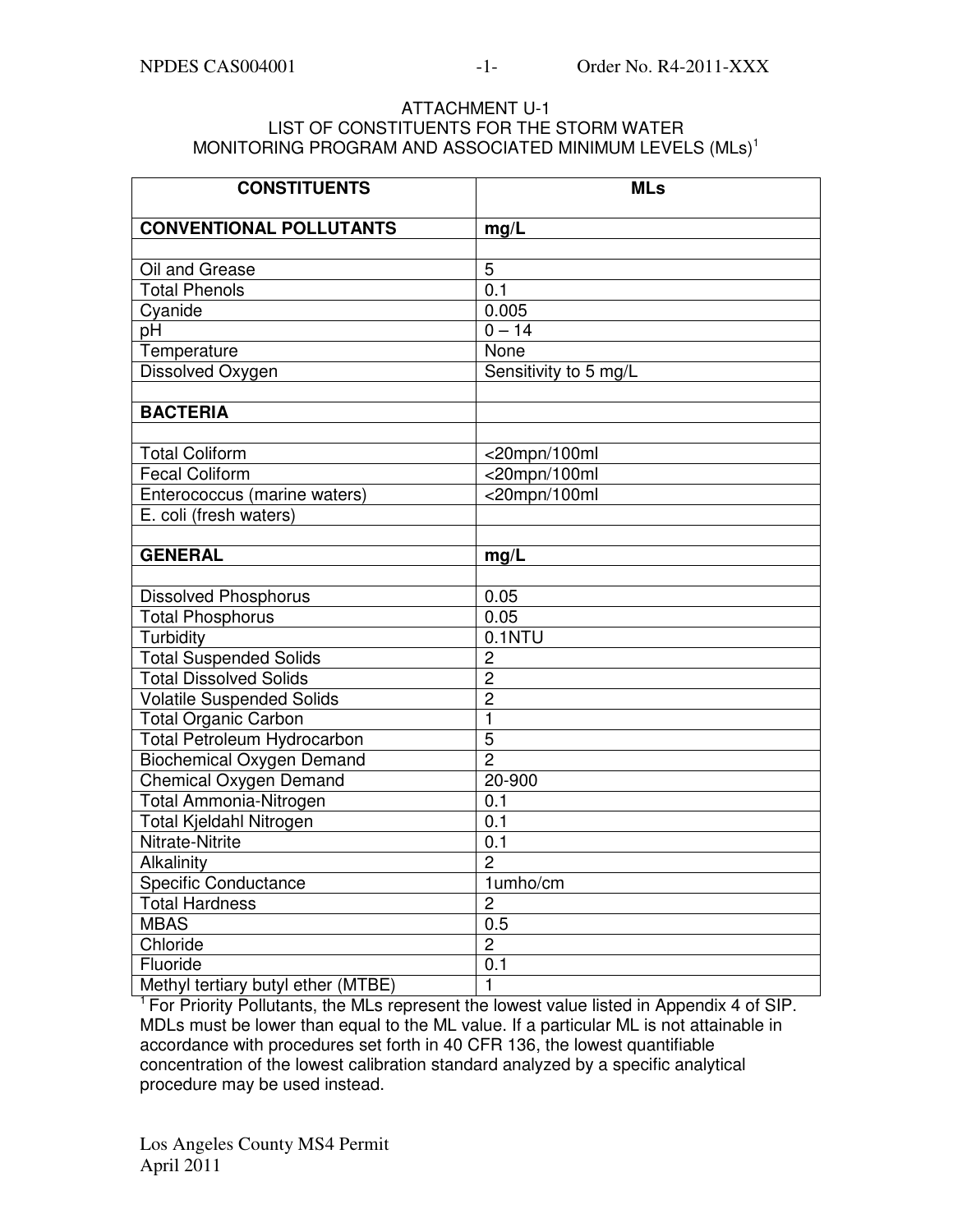| $\mu g/L$        |
|------------------|
|                  |
|                  |
| 0.5              |
| $\mathbf{1}$     |
| 0.5              |
| 0.25             |
| 0.5              |
| 0.5              |
| 5                |
| 100              |
| 0.5              |
| $0.\overline{5}$ |
| $\mathbf{1}$     |
| $\mathbf{1}$     |
| 0.25             |
| $\mathbf{1}$     |
| 1                |
|                  |
|                  |
|                  |
|                  |
|                  |
| 2                |
| $\mathbf{1}$     |
| $\overline{c}$   |
| $\overline{5}$   |
| 10               |
| 5                |
| $\mathbf{1}$     |
| $\overline{2}$   |
| $\mathbf{1}$     |
| 10               |
|                  |
|                  |
| $\mathbf{1}$     |
| $\overline{c}$   |
| $\overline{c}$   |
| 5                |
| $\overline{5}$   |
| $\overline{c}$   |
| $\overline{5}$   |
| 10               |
| $\overline{c}$   |
| 5                |
| $\overline{2}$   |
| $\mathbf{1}$     |
| 5                |
|                  |

Los Angeles County MS4 Permit April 2011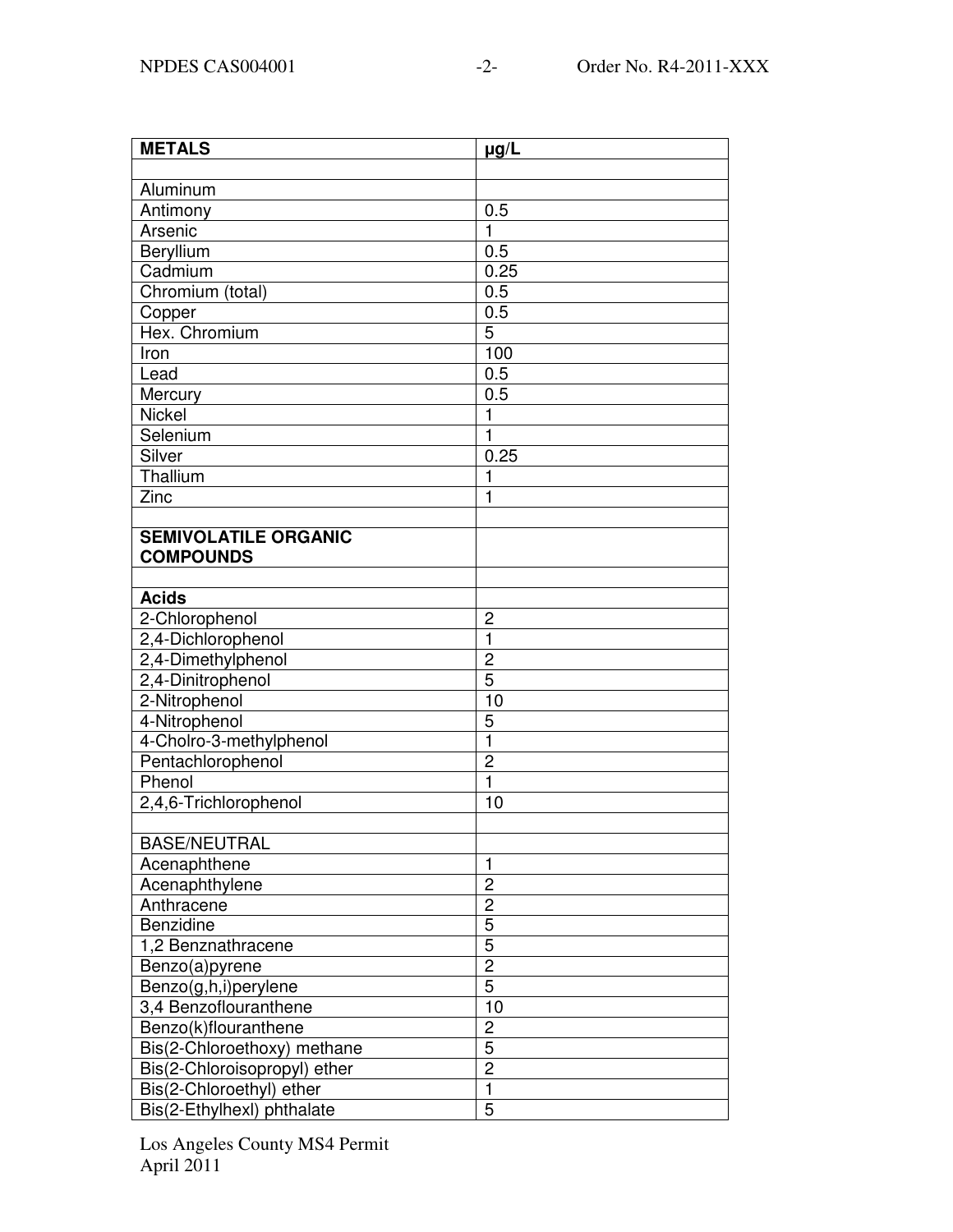| 4-Bromophenyl phenyl ether    | 5              |
|-------------------------------|----------------|
| Butyl benzyl phthalate        | 10             |
| 2-Chloroethyl vinyl ether     | 1              |
| 2-Chloronaphthalene           | 10             |
| 4-Chlorophenyl phenyl ether   | 5              |
| Chrysene                      | $\overline{5}$ |
| Dibenzo(a,h)anthracene        | 0.1            |
| 1,3-Dichlorobenzene           | 1              |
| 1,4-Dichlorobenzene           | $\mathbf{1}$   |
| 1,2-Dichlorobenzene           | 1              |
| 3,3-Dichlorobenzidine         | 5              |
| Diethyl phthalate             | $\overline{c}$ |
| Dimethyl phthalate            | $\overline{2}$ |
| di-n-Butyl phthalate          | 10             |
| 2,4-Dinitrotoluene            | 5              |
| 2,6-Dinitrotoluene            | 5              |
| 4,6 Dinitro-2-methylphenol    | $\overline{5}$ |
| 1,2-Diphenylhydrazine         | $\mathbf{1}$   |
| di-n-Octyl phthalate          | 10             |
| Fluoranthene                  | 0.05           |
| Fluorene                      | 0.1            |
| Hexachlorobenzene             | $\mathbf{1}$   |
| Hexachlorobutadiene           | 1              |
| Hexachloro-cyclopentadiene    | $\overline{5}$ |
| Hexachloroethane              | 1              |
| Indeno(1,2,3-cd)pyrene        | 0.05           |
| Isophorone                    | 1              |
| Naphthalene                   | 0.2            |
| Nitrobenzene                  | 1              |
| N-Nitroso-dimethyl amine      | 5              |
| N-Nitroso-diphenyl amine      | 1              |
| N-Nitroso-di-n-propyl amine   | 5              |
| Phenanthrene                  | 0.05           |
| Pyrene                        | 0.05           |
| 1,2,4-Trichlorobenzene        | 1              |
|                               |                |
| <b>CHLORINATED PESTICIDES</b> | $\mu$ g/L      |
|                               |                |
| Aldrin                        | 0.005          |
| alpha-BHC                     | 0.01           |
| beta-BHC                      | 0.005          |
| delta-BHC                     | 0.005          |
| gamma-BHC (lindane)           | 0.02           |
| alpha-chlordane               | 0.1            |
| gamma-chlordane               | 0.1            |
| $4,4'-DD\overline{D}$         | 0.05           |
| 4,4'-DDE                      | 0.05           |
| $4,4'$ -DDT                   | 0.01           |
| <b>Dieldrin</b>               | 0.01           |
| alpha-Endosulfan              | 0.02           |
|                               |                |

Los Angeles County MS4 Permit April 2011